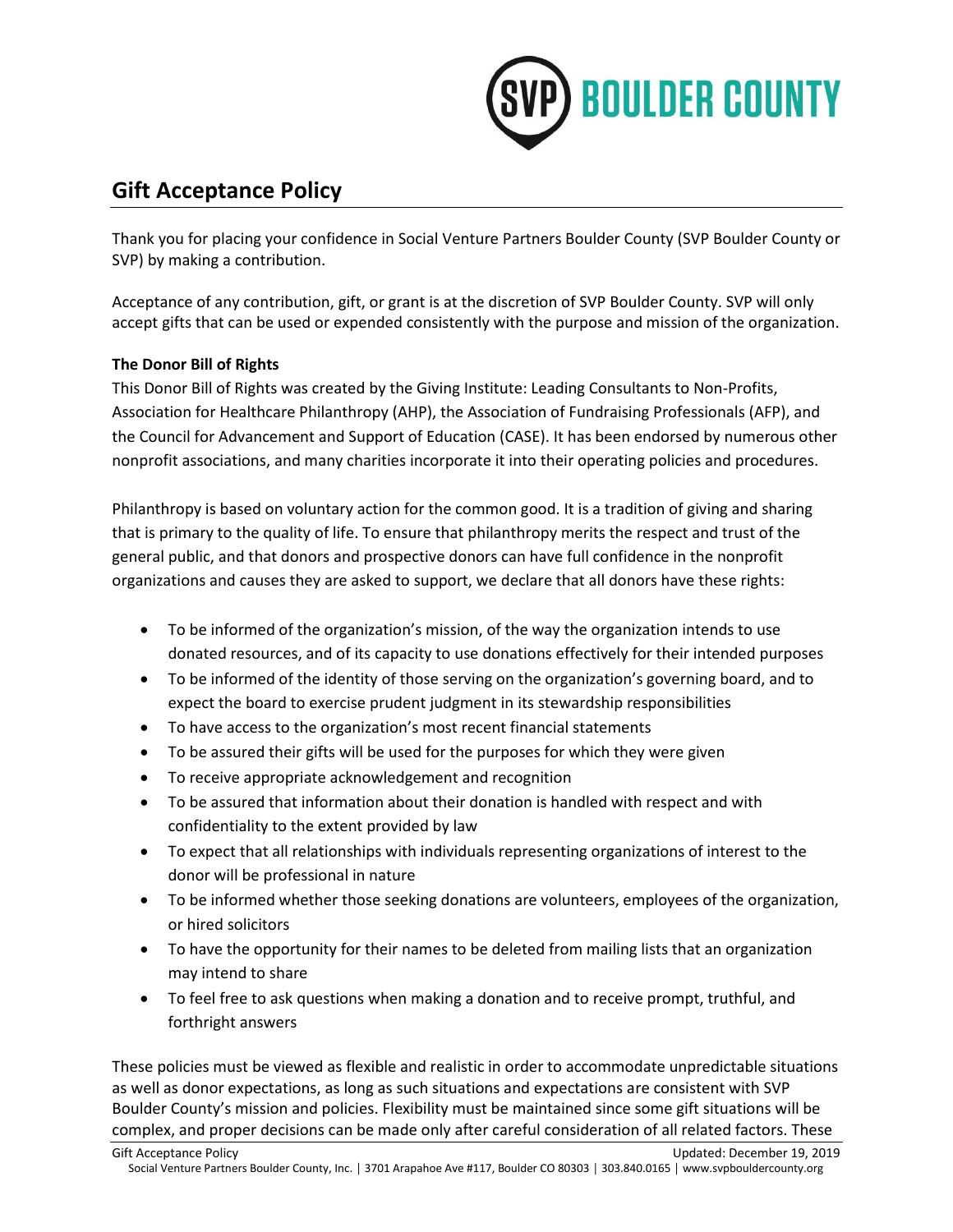policies may, therefore, require that the merits of a particular gift be considered by the appropriate staff and/or committee of the board along with legal counsel and directors, if necessary.

### **Gifts**

Board members, staff members, and Partners have the authority to solicit and/or accept gifts on behalf of SVP Boulder County, when done in coordination with the organization. Partners may be asked to participate in the solicitation of a gift. SVP Boulder County will accept donations of cash, checks, bequests, or publicly traded securities.

- Cash gifts are receipted on the date received by SVP Boulder County.
- A check is receipted on the date that it is received by SVP Boulder County or, if at year-end, the date it is postmarked by the United States Postal Service.
- Online gifts are receipted on the date processed by the online giving tool used by SVP Boulder County.
- Gifts of publicly traded securities may be made by electronic transfer directly to SVP Boulder County's existing brokerage account so long as the total value of said gift at time of transfer is \$2,000 or more, the donor (or his/her broker) must notify the organization so that it can expeditiously receipt the gift. (Please review SVP's [Stock Transfer Instructions.](http://socialventurepartners.org.s3.amazonaws.com/www.socialventurepartners.org/sites/60/2014/05/SVP-Stock-Transfer-Instructions-2014.pdf))
	- $\circ$  Securities for which there is a recognized market are valued at the average of the highest and lowest selling prices on the date of the gift. The value of a share in a mutual fund is its public redemption price (the "bid price") in effect on the date the gift is received by the organization.
	- $\circ$  The date of the gift is the date the security is transferred and held in "street name" on the books of a brokerage firm.

SVP Boulder County will consider other gifts, such as real property, personal property, non-liquid securities, limited partnership, life insurance, and similar types of assets, on a case-by-case basis. It will conduct due diligence as appropriate in determining whether or not to accept the gift. Such gifts must be approved by the CEO and Finance Committee. External appraisals may be required of the donor.

Property generally will be sold at the highest possible price as soon as practical after conveyance, unless the property is to be used in connection with SVP Boulder County's exempt purpose. SVP Boulder County discourages gifts of property that cannot readily be sold or which require unusual expenses prior to sale. If a lengthy selling period is anticipated, SVP Boulder County may refuse the gift or request that the donor cover the expenses with a cash gift.

Certain gifts and contributions whose sources are not transparent or whose use is restricted in some manner, must be reviewed by SVP Boulder County's staff, Finance Committee, and legal advisors prior to acceptance due to the special obligations raised or liabilities they may pose for SVP Boulder County.

When the source of certain gifts and contributions may run counter to SVP's values and/or practices, the gift must be reviewed by SVP Boulder County's staff and Finance Committee in advance of acceptance. Final acceptance of the gift will be determined by the Board of Directors, if the staff or Finance Committee deems the source of the gift runs counter to organizational values.

No irrevocable gift, whether outright or life-income in character, will be accepted if SVP has been given reason to suspect, under any reasonable set of circumstances, the gift would jeopardize the donor's financial security.

Gifts of in-kind services will be accepted at the discretion of SVP Boulder County and its policies.

#### **Gift Acknowledgement**

Gift Acceptance Policy **Contract Policy** Contract 2019 Updated: December 19, 2019 Social Venture Partners Boulder County, Inc. │ 3701 Arapahoe Ave #117, Boulder CO 80303 │ 303.840.0165 │ www.svpbouldercounty.org